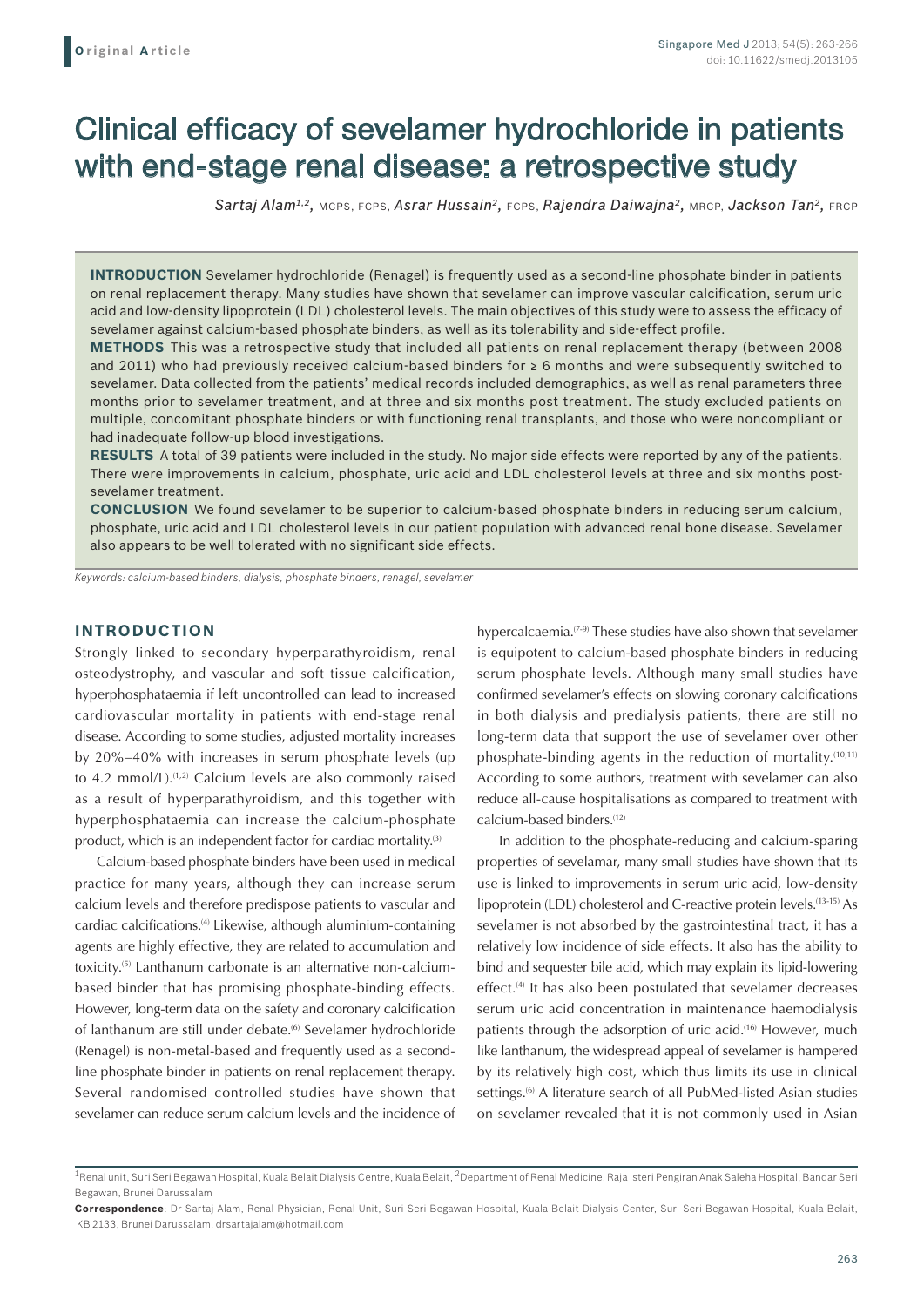countries, probably due to its high cost and differences in regional marketing policies.

The main objectives of this study were to assess: (a) the efficacy of sevelamer against calcium-based phosphate binders, in terms of its effects on serum phosphate, calcium, parathyroid hormone, bicarbonate, uric acid and lipid levels; and (b) its tolerability and side-effect profile. Our study aimed to provide new information on the efficacy and tolerability of sevelamer in a dialysis population predominantly composed of patients of Malay ethnicity.

## **METHODS**

This was a retrospective study that assessed the effects of sevelamer in patients on renal replacement therapy who had previously received calcium-based phosphate binders for ≥ 6 months. In our hospital, patients are usually switched from calcium-based binders to sevelamer if they exhibit features of tertiary hyperparathyroidism (especially hypercalcaemia), uncontrolled hyperphosphataemia or intolerance to calciumbased binders. The study included all patients on renal replacement therapy between 2008 and 2011 who were on calcium-based phosphate binders for  $\geq 1$  year and then switched to sevelamer treatment. The study excluded patients on multiple, concomitant phosphate binders or with functioning renal transplants, and those who were noncompliant or had inadequate follow-up blood investigations.

Data were retrospectively collected from the patients' medical records, and included general demographic details, comorbidities, dialysis modality and duration, and serum levels of calcium, phosphate, parathyroid hormone, bicarbonate, uric acid and total cholesterol. Patients were also interviewed during routine clinical checks with regard to any side effects experienced or compliance issues while undergoing sevelamer treatment. Target renal parameters at three months pre-sevelamer treatment (or at baseline if patients were on calcium-based phosphate binders), and at three and six months post-sevelamer treatment were compared. Differences between pairs were calculated using Student's *t*-test. Two-tailed p < 0.05 was considered statistically significant.

## **RESULTS**

A total of 39 patients were included in the study. The mean age of the patients was  $47.90 \pm 14.61$  years (median 46 years) and there was a male preponderance of 51.28%. Comorbidities observed among patients included hypertension (89.74%), diabetes mellitus (20.51%), ischaemic heart disease (17.95%) and parathyroidectomy (12.82%). The demographic characteristics of the patients are summarised in Table I. No serious side effects were reported by any of the patients.

The main reasons that prompted the switch from calciumbased phosphate binders to sevelamer included hypercalcaemia  $(n = 15, 38.5\%)$ , inadequate phosphate control  $(n = 8, 20.5\%)$ , and intolerance to calcium-based binders ( $n = 2$ , 5.1%). The

264

**Table I. Demographic characteristics of patients (n = 39).**

| <b>Characteristics</b>                                                                                  | No. (%)                                        |
|---------------------------------------------------------------------------------------------------------|------------------------------------------------|
| Male gender                                                                                             | 20 (51.28)                                     |
| Mean $±$ SD; median age (yrs)                                                                           | $47.90 \pm 14.61$ ; 46.00                      |
| <b>Malay ethnicity</b>                                                                                  | 37 (94.87)                                     |
| <b>Dialysis</b><br>Haemodialysis<br>Peritoneal dialysis                                                 | 32 (82.05)<br>7(17.95)                         |
| Mean duration of dialysis ± SD (yrs)                                                                    | $6.70 \pm 4.82$                                |
| <b>Comorbidity</b><br>Hypertension<br>Diabetes mellitus<br>Ischaemic heart disease<br>Parathyroidectomy | 35 (89.74)<br>8(20.51)<br>7(17.95)<br>5(12.82) |

SD: standard deviation

reason for the switch was unknown for 14 (35.9%) patients, as it was not documented. The serum levels of various biochemical parameters at three months pre-sevelamer treatment, and at three and six months post-sevelamer treatment, are presented in Table II. There was significant improvement in the calcium, phosphate, uric acid and LDL cholesterol levels of the patients at three and six months post-sevelamer treatment. Table III presents the number of patients in whom reduced, unchanged or increased biochemical parameters were seen at three and six months post-sevelamer treatment, respectively.

#### **DISCUSSION**

A search of the published literature listed in PubMed's database revealed that few studies had reported on the efficacy of sevelamer in Asian patients of non-Japanese descent. A summary of studies on sevelamer from Taiwan, Hong Kong, India and Saudi Arabia is presented in Table IV.(17-22) A majority of these studies compared the efficacy of calcium-based binders and sevelamer with regard to bone turnover. The consensus is that sevelamer is as good as calcium-based binders in reducing phosphate, but superior to calcium-based binders in reducing hypercalcaemia. Studies from Hong Kong have shown that sevelamer was cost-effective at lower doses and effective in patients with severe hyperphosphataemia.<sup>(19,20)</sup>

Our study is thus the first of its kind reporting the efficacy of sevelamer treatment in an Asian population composed primarily of patients of Malay ethnicity on renal replacement therapy. Similar to other Asian studies, we also found a reduction in calcium and calcium-phosphate products following sevelamer treatment when compared to treatment with calcium-based phosphate binders. Compared with calcium-based binders, sevelamer also appeared to have significantly better phosphate-reducing properties. Our results are particularly significant, as many of our patients already had advanced renal bone disease with high serum calcium and phosphate levels that were unresponsive to therapy with calcium-containing binders. A trend toward better lipid and uric acid control was also observed in patients after sevelamer treatment. Expectedly, due to its hydrochloride content, the use of sevelamer was associated with lower serum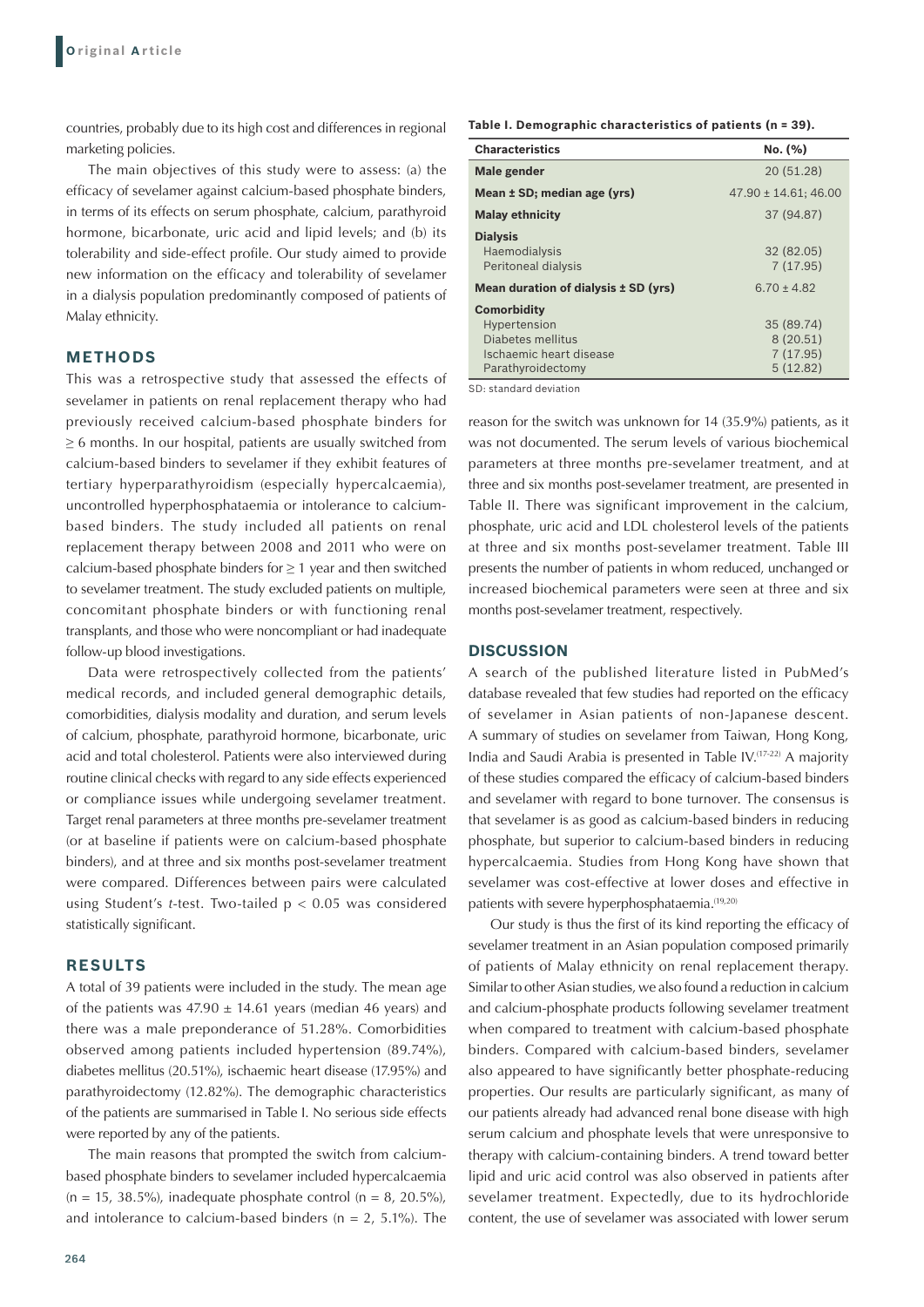#### **Table II. Biochemical parameter levels pre- and post-sevelamer treatment.**

| Serum parameter*               | <b>Pretreatment</b><br>level <sup>+</sup> | At 3 mths posttreatment |         | At 6 mths posttreatment |         |
|--------------------------------|-------------------------------------------|-------------------------|---------|-------------------------|---------|
|                                |                                           | Level                   | p-value | Level                   | p-value |
| Calcium (mmol/L)               | $2.54 \pm 0.25$                           | $2.41 \pm 0.24$         | 0.05    | $2.44 \pm 0.27$         | 0.05    |
| Phosphate (mmol/L)             | $2.58 \pm 0.65$                           | $2.18 \pm 0.46$         | 0.05    | $2.10 \pm 0.49$         | 0.05    |
| Bicarbonate (mmol/L)           | $22.35 \pm 3.30$                          | $21.33 \pm 4.04$        | 0.1210  | $19.79 \pm 3.57$        | 0.05    |
| Total cholesterol (mmol/L)     | $4.78 \pm 1.26$                           | $4.11 \pm 1.23$         | 0.05    | $3.95 \pm 1.14$         | 0.05    |
| LDL cholesterol (mmol/L)       | $2.84 \pm 1.03$                           | $2.40 + 1.06$           | 0.05    | $2.29 + 0.96$           | 0.05    |
| Uric acid $(\mu \text{mol/L})$ | $414.14 \pm 84.73$                        | $379.71 \pm 69.26$      | 0.05    | $372.55 \pm 69.25$      | 0.05    |
| Parathyroid hormone (pmol/L)   | $94.33 \pm 65.11$                         | $103.67 \pm 74.77$      | 0.0763  | $108.77 \pm 99.05$      | 0.1050  |

\*Data is expressed as mean ± standard deviation. †Patients were on calcium-based binders.

LDL: low-density lipoprotein

#### **Table III. Frequency of the changes in patients' biochemical parameters at 3 and 6 months post-sevelamer treatment (n = 39).**

| Serum parameter          |                | At 3 mths posttreatment |                  |                | At 6 mths posttreatment |           |  |
|--------------------------|----------------|-------------------------|------------------|----------------|-------------------------|-----------|--|
|                          | <b>Reduced</b> | Unchanged               | <b>Increased</b> | <b>Reduced</b> | Unchanged               | Increased |  |
| Calcium                  | 8              | 31                      | $\overline{0}$   |                | 30                      |           |  |
| Phosphate                | 16             | 20                      | 3                | 14             | 20                      | 5         |  |
| Bicarbonate              | 8              | 28                      | 3                | 11             | 23                      | 5         |  |
| <b>Total cholesterol</b> | 11             | 26                      | 2                | 10             | 26                      | 3         |  |
| LDL cholesterol          | 13             | 22                      | 4                | 14             | 22                      | 3         |  |
| Uric acid                | 6              | 30                      | 3                | 9              | 22                      | 8         |  |
| Parathyroid hormone      | 11             | 13                      | 15               | 9              | 14                      | 16        |  |

'Reduced' is defined as > 20% reduction from baseline value. 'Increased' is defined as < 20% increment from baseline value.

LDL: low-density lipoprotein

| Table IV. Summary of Asian studies on sevelamer in the literature. |  |  |  |
|--------------------------------------------------------------------|--|--|--|
|--------------------------------------------------------------------|--|--|--|

| Study (year)                         | Country      | No. of<br>patients | Study design                          | <b>Patient</b><br>type | <b>Study objective</b>                                           |
|--------------------------------------|--------------|--------------------|---------------------------------------|------------------------|------------------------------------------------------------------|
| Shaheen et al (2004) <sup>(17)</sup> | Saudi Arabia | 12                 | Randomised, open-label,<br>cross-over | <b>HD</b>              | Comparison with calcium-based binders                            |
| Lieu et al $(2006)^{(18)}$           | Taiwan       | 37                 | Randomised, open-label                | <b>HD</b>              | Comparison with calcium-based binders                            |
| Chow et al $(2007)^{(19)}$           | Hong Kong    | 27                 | Randomised, open-label                | <b>PD</b>              | Low dose vs. high dose                                           |
| Lo et al (2008) <sup>(20)</sup>      | Hong Kong    | 20                 | Open-label                            | <b>PD</b>              | Assess side effects and efficacy in<br>severe hyperphosphataemia |
| Gulati et al (2010) <sup>(21)</sup>  | India        | 22                 | Randomised, open-label                | $CKD$ 3-4              | Comparison with calcium-based binders                            |
| Lin et al $(2010)^{(22)}$            | Taiwan       | 26                 | Randomised, open-label                | <b>HD</b>              | Comparison with calcium-based binders                            |

CKD 3–4: chronic kidney disease stages 3–4; HD: haemodialysis; PD: peritoneal dialysis

bicarbonate levels. However, this effect was only evident after six months of sevelamer treatment. The authors are of the view that secondary and tertiary hyperparathyroidism would be better controlled with reductions in serum calcium and phosphate levels via an incremental use of vitamin D derivatives. However, as the present study was performed retrospectively, we were unable to reliably measure changes in vitamin D or calcimimetic doses before and after sevelamer treatment. Therefore, one would logically expect an increase in parathyroid hormone levels at follow-up six months post-sevelamer treatment due to the expected progression of renal bone disease. However, judging by the stable parathyroid hormone levels seen at six months post-sevelamer treatment in our cohort, we speculate that the low calcium and phosphate levels observed following six months of sevelamer treatment had enabled more vitamin D to be used, thus maintaining a stable parathyroid status.

No major side effects were reported by our patients, with only three reporting mild gastrointestinal disturbances, although many patients reported that sevelamer tablets were more difficult to swallow, as they were bigger than calcium-based binders. Despite this, the inconvenience caused was not severe enough for any of our patients to discontinue medication or revert to calcium-based binders. However, it is also possible that some patients may not have been entirely truthful about the drug's side effects. This can be attributed to the conservative, noncritical nature of Brunein culture, which might have led our cohort to be reluctant to reveal all the side effects experienced. Some participants might have also been ignorant of the medication they were prescribed and the accompanying side effects. Given these factors, a prospective trial involving a placebo group or with a crossover design might have been better for ascertaining the true side effects of the medication.